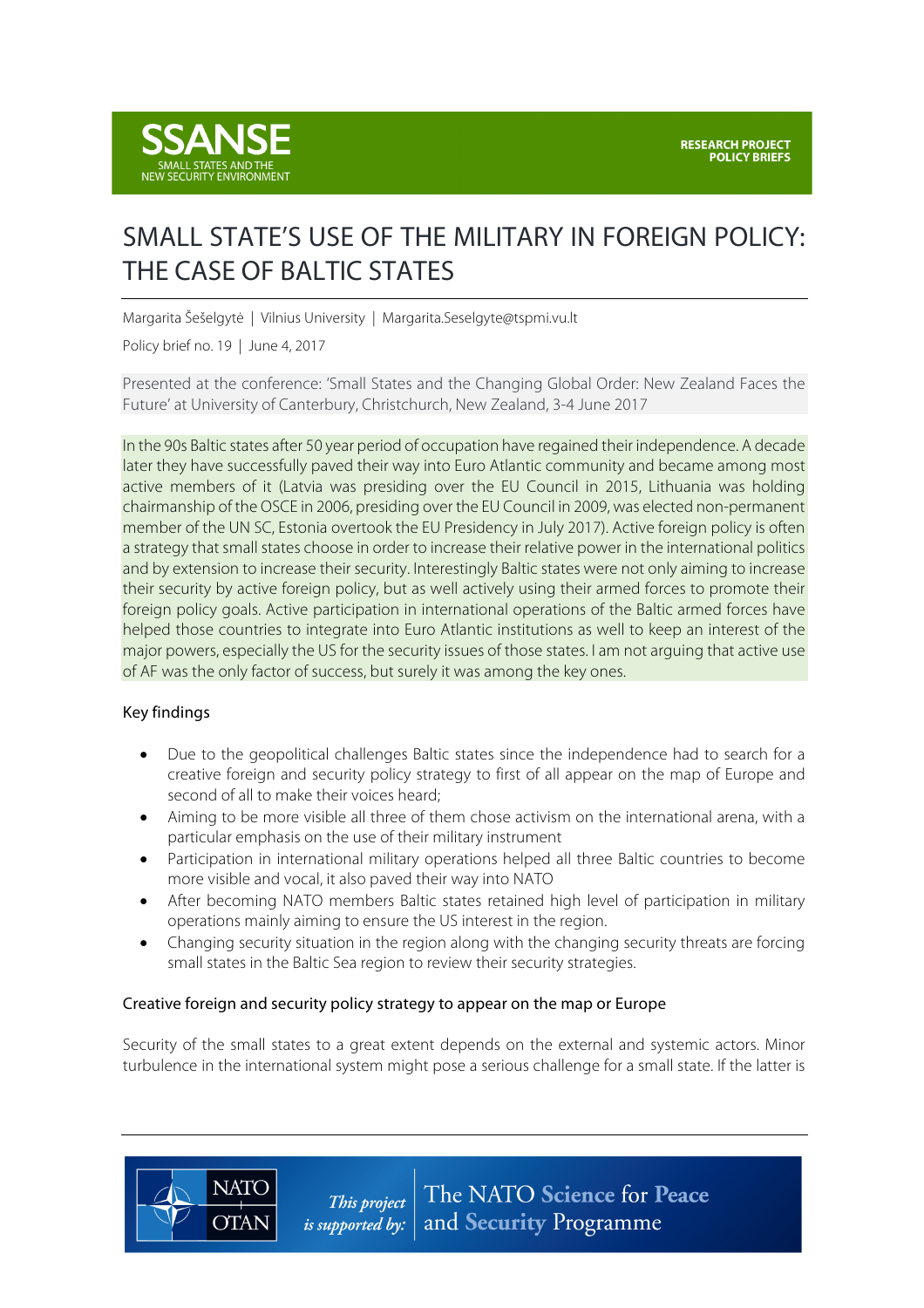situated in the vicinity of a large, revisionist, undemocratic power, security could only be obtained through creative strategies, most often ranging from bandwagoning to participation in the alliances. In the 90s Baltic states regained their independence from the Soviet Union. Apart from other challenges as the inexistence of democratic institutions, failed economy and unfavorable security situation, three Baltic states did not have clear foreign and security policy direction. It was obvious that they did not want to relate their destiny to the post-soviet space, however chances to get closer Euro-Atlantic community as another option were quite scarce. Western European countries did not know much about three Baltic states, they viewed them with a certain level of suspicion. Moreover any closer cooperation might have irritated Russia which was then quite chaotic, though on the path towards democratization. Baltic states had to device a foreign policy strategy to get them into Euro Atlantic community, even thought that meant that they had to get there through the back doors. The main element of this strategy became an active role in the international institutions.

#### Activism on the international arena, with a particular emphasis on the use of their military instrument

In the early nineties leaders of the Baltic states were discussing their options of how to become more relevant for the Euro Atlantic community. In 1992 on 1-2 of June first meeting of the Chiefs of Defence of three Baltic states took place where all three countries discussed their intentions to participate in international military operations. The main line of argumentation was that Baltic states cannot ensure their security on their own, they have to get integrated into the Euro Atlantic community and the first steps could be through active participation in international military operations (Paljak, 2008). Membership in the UN allowed them participate in the UN missions. There they received an opportunity to train and to increase interoperability also with NATO members. Step by step they also were gaining the confidence from NATO countries both on the military and political levels. Participation in international military operations became one of the options to increase country's visibility and make other countries see our security concerns.

Though Baltic states have started their involvement in the international military operations only with relatively small contributions in the framework of the UN missions in Balkans, it should be noted that this decision was a challenge for all three countries for a number of reasons. First of all, all of them were still undergoing severe processes of transformation (institutional, economic). Which did not allow to use much resources for the armed forces which in all three countries were created from the scratch. Moreover their security situation was very delicate, Russian AF left those countries only in 1993 - 1994. The path of Russian democratization was still very shaky. Society and the members of the governments in three Baltic states were quite sceptic about the use of scarce resources for the international missions especially considering unstable neighborhood. The main dilemma was should Baltic states protect themselves re-inforcing capabilities internally or "defending their countries" in international operations. However participation in international military operations does not bring direct military security, there is no guarantee of reciprocity if the security situation of the contributing country deteriorates. Participation in UN military operations did not provide NATO article 5 like security guarantees. Lithuania was the first one to make contribution in 1994 to the UNPROFOR (Croatia and Bosnia and Herzegovina). Latvia and Estonia have followed in 1995. During this period the main aim of the participation in the international military operations was a need to get established on the Euro-Atlantic map. (Paljak, 2008) Despite internal and external challenges leaders of the Baltic states have decided that active participation in the international military operations was the best strategy to ensure their security.



**NATC** 

**OTAN**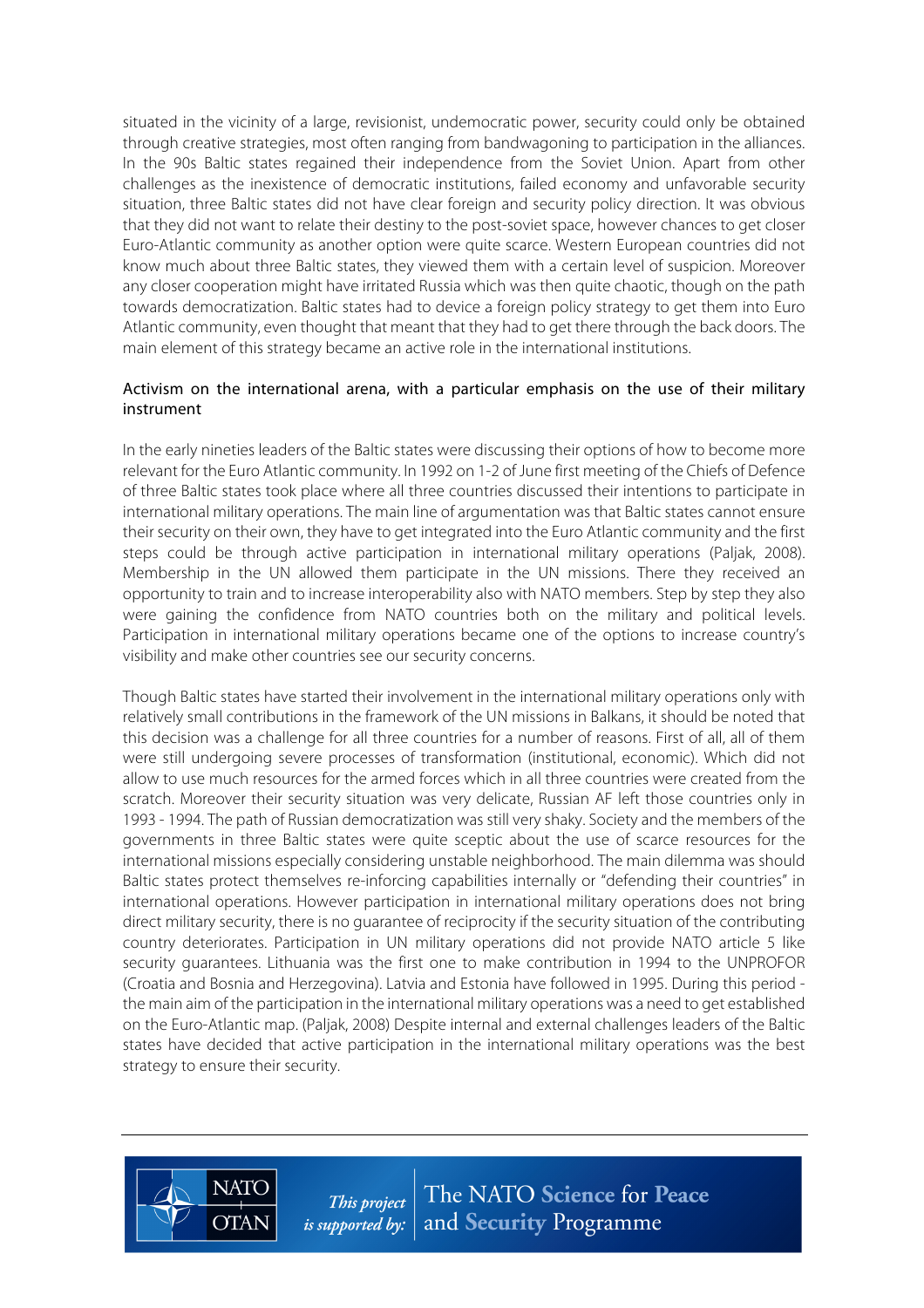#### Participation in international military operations before 2004

In 1994 Baltic states have officially declared their aim to become NATO members by sending the letters of request to the NATO secretary general. All three received their first invitations to develop Membership Action Plans (MAPs) in 1999. However despite quite successful military adaption Baltic states were still not viewed as credible enough to become members of NATO. The main challenges have appeared to be the political ones: Baltic states were considered indefensible, which might cause a lot of problems to NATO from the perspective of defence as well their membership might irritate Russia. In order to prove their credibility Baltic states once again have chosen a strategy of military activism. The opportunity came up with the operations that followed September 11 attacks in the US. The first troops from Lithuania (special operation forces) and Estonia (Explosive ordnance Detection Canine team) arrived to Afghanistan in 2002. All three countries contributed to operations in Afghanistan and Iraq extensively (Paljak, 2008). In 2002 in Prague summit all three received invitations to become members of North Atlantic Alliance (they became members in 2004).

## Participation in international military operations after 2004

Although one of the main foreign policy goals and the main security policy goal - to become members of NATO was attained, Baltic states continued to play an active role in international military operations. The main reasons behind military activism, was, first, to get established within NATO, to prove that Baltic states are not only the users of security guarantees but as well contribute their share into NATO security. Second, and probably more importantly, Baltic states were seeking to maintain the US interest in the region. After September 11th it became obvious that military attention of the US was shifting from Europe to other regions - Middle East and gradually as well to China. Moreover US was on the way towards closer cooperation with Russia in fighting new security challenges. Baltic states have chosen to increase their relative political power by again putting a strong emphasis on their military activism. In 2005 Latvia deployed military platoon (later increased to a company) in Norwegian brigade in ISAF (Afghanistan), Estonia contributed a company size unit at Helmand province, Lithuania took responsibility to lead its own Provincial Reconstruction Team (PRT) in Chagcharan in the province of Ghowr (Paljak, 2008). All three countries as well contributed to the operations in the Iraq. Troop number in the international military operations since 2005 - 2011 in all three countries has varied from several dozens up to 500 hundred. Most of them were deployed in Afghanistan and Iraq. Lithuania was a smallest country to have its own PRT, Estonia in Afghanistan provided biggest forces per capita. Although Economic crisis although severely hit Lithuania and Latvia it did not have an impact on the international military operations (number of troops deployed remained the same, Lithuania was still leading PRT.) Although on several occasions this choice was considered as a big sacrifice (AF were economizing on procurement, salaries were cut) participation in international operations was still considered as they way to ensure security guarantees. It was clear that it would be too costly to rely on own security capabilities to ensure security. Russian - Georgian was in 2008 had only proved the necessity to rely on international partners and in particular on the US. Therefore although Baltic states were ardent players in the international operations led by NATO, they were reluctant to participate in the operations conducted by the EU, their contributions in many cases were limited to a several staff officers.

## Changing security environment after 2008

**NATO** 

**OTAN** 

Russian Georgia in 2008 has worked as an alarm for Baltic states demonstrating that despite all the Western efforts to democratize Russia and integrate it into the global international institutions Russian

> The NATO Science for Peace This project *is supported by:*  $\vert$  and **Security** Programme